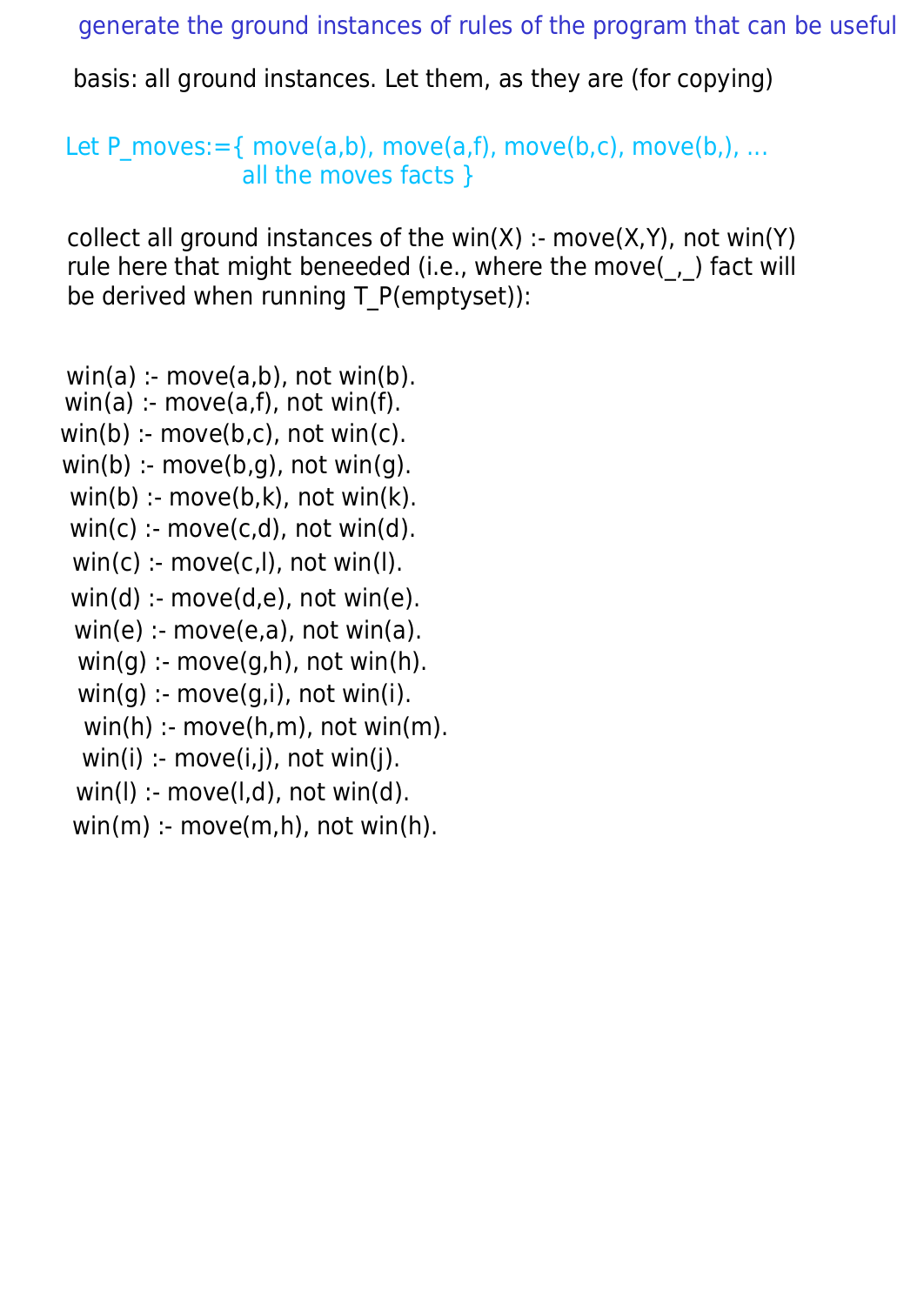first round:

```
win(a) :- move(a,f), not win(f).
win(b) :- move(b,c), not win(e).
win(b) :- move(b,g), not \overline{\text{wind}}.
win(b): move(b,k), not win(k).
win(c) :- move(c,d), not win(d).
win(d) :- move(d,e), not win(e).
 win(e) :- move(e,a), not win(a).
 win(q) :- move(q,h), not win(h).
 win(q) :- move(q,i), not win(i).
  win(h): move(h,m), not win(m).
 win(i) :- move(i,j), not win(j).
 win(l) :- move(l,d), not win(d).
 win(m) :- move(m,h), not win(h).
win(a): move(a,b), not win(b).
  H_0 = emptyset
 win(c) :- move(c, l), not win(l).
```

```
(P = the above + all "move"-facts)
```
new program  $P^H$  0 = P moves U {the above ground instances}

 $\mathcal{H}$ 

```
win(h), win(i), win(l), win(m) \}run T_P^H_0 ... \omega ... until it stops.
Here, it will stop after two T_P rounds:
T P H0^1(emptyset) = {moves}
T P H0^2(emptyset) = {moves}
            U { .... the instantiated heads of these rules }
    = {moves} U {win(a), win(b), win(c), win(d), win(e), win(q),
```
 $= T$  P H0^3(emptyset) =: H 1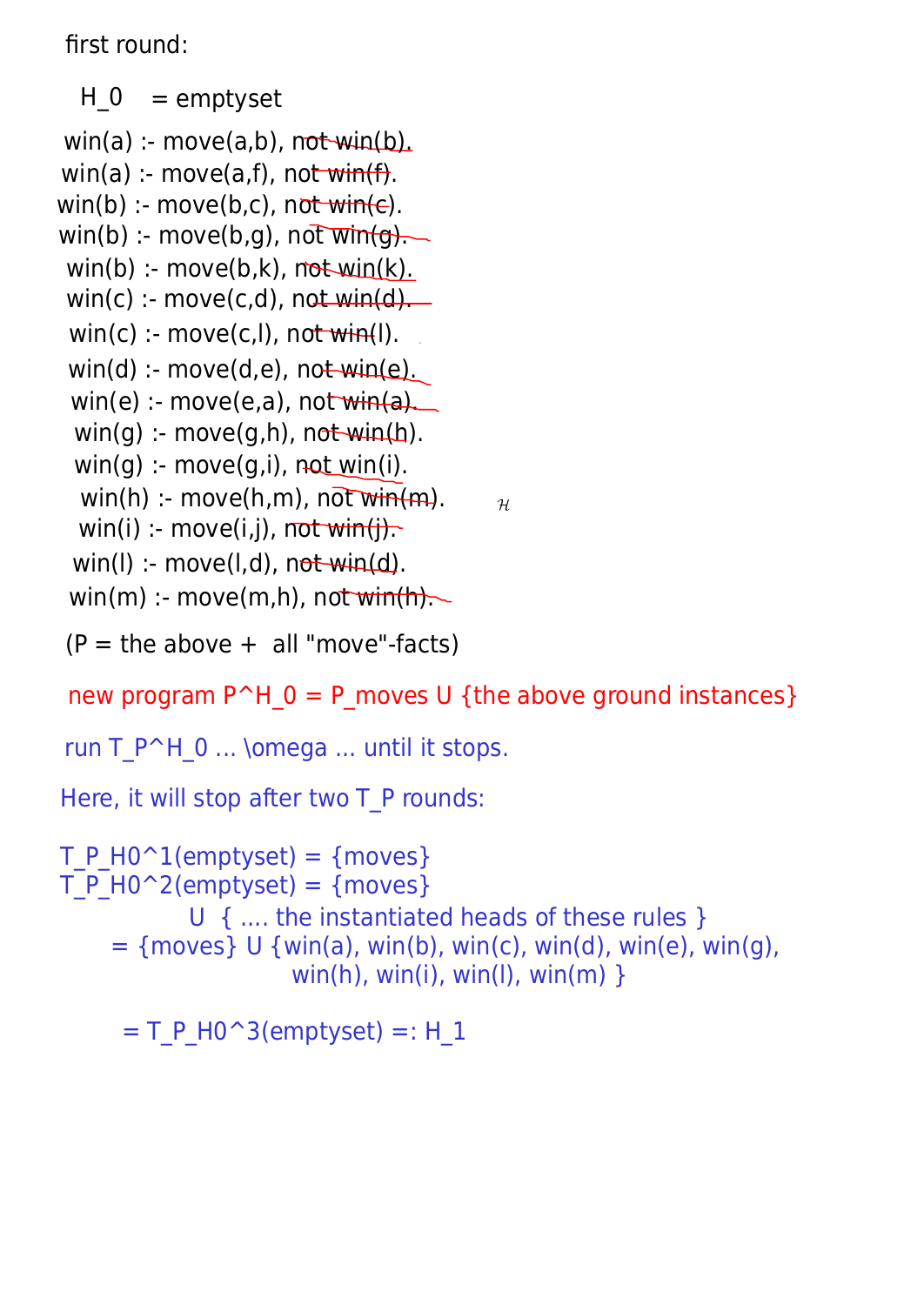... consider this result:

 $H_1 = \{$ the moves $\}$  U  $\{$  .... the instantiated heads of these rules  $\}$  $=$  {moves} U {win(a), win(b), win(c), win(d), win(e), win(g), win(h), win(i), win(l), win(m)  $\}$ 

note: for win(f), win(k), win(n) and win(j) there were no rules, so they have not been derived in H\_1

 $=$  we know that f,k,n,j are definitely lost positions

=> from "nothing" , we got an overestimate of the win nodes and a (safe!) underestimate of the not win/lost nodes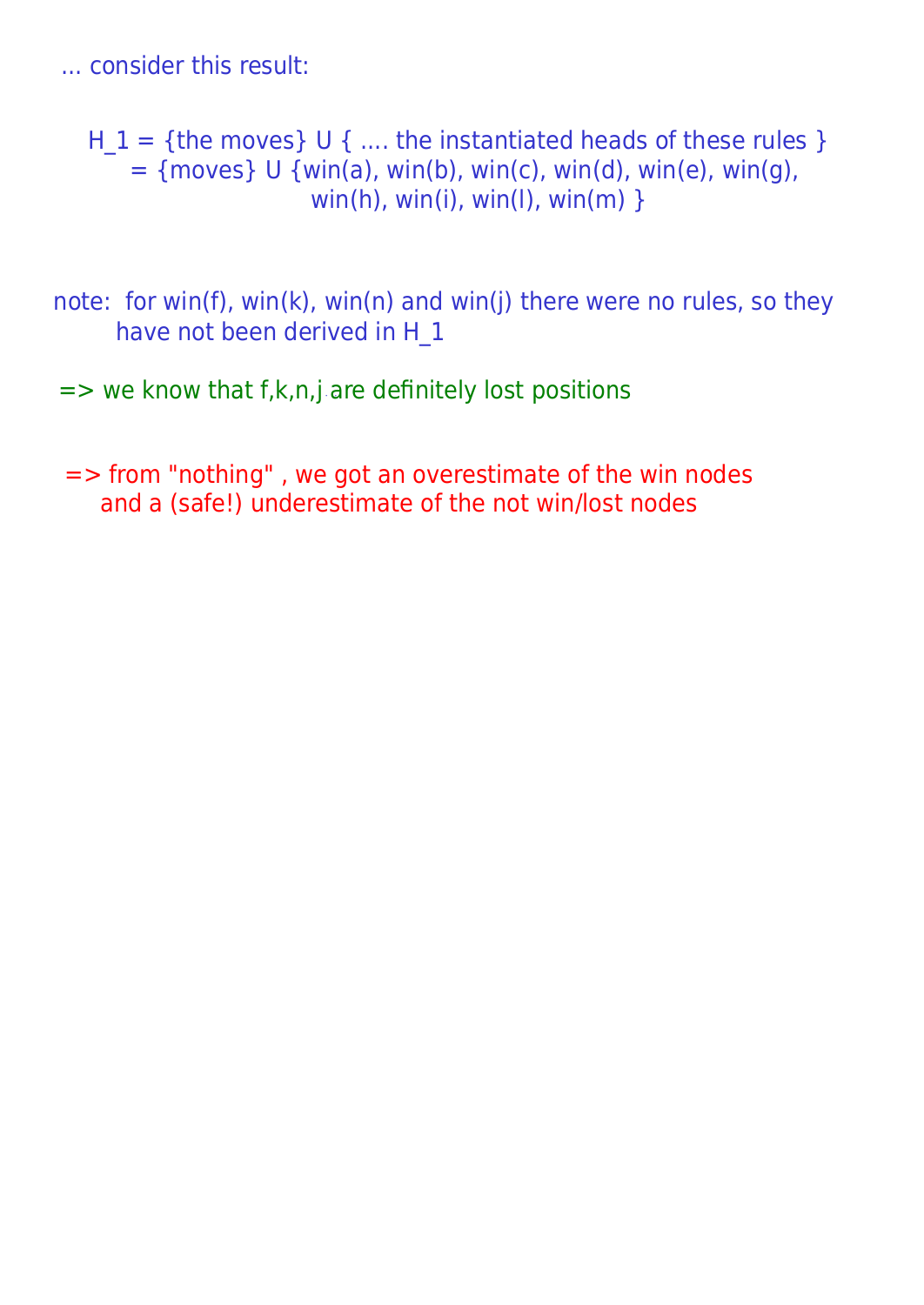```
2nd round: H 1: win: abcdeghilm
                  (means: not win: fikn)
first step:
second step:
 again, build the reduct P_H_1: 
delete from P H1 all rules that contain a negative literal \neg a in the body
  such that a \in H1.
```
delete all remaining negative literals in the bodies of the remaining rules. (because those are true ... fix them intermediately)

```
\rightarrow win(a) :- move(a,b), not win(b).
 win(a) :- move(a,f), not win(f).
 win(b) := move(b, c), not win(c).
\rightarrow win(b) :- move(b,g), not win(g).
  win(b) :- move(b,k), not win(k).
 win(c) :- move(c,d), not win(d).
- win(c) :- move(c,l), not win(l).
 \overline{\textsf{win}}(\textsf{d}) :- move(d,e), not win(e).
  win(e) :- move(e, a), not win(a).
   win(q): move(q,h), not win(h).
   win(q) :- move(q,i), not win(i).
 \frac{1}{2} win(h) :- move(h,m), not win(m).
   win(i) :- move(i,j), not win(j).
  win(I) :- move(l,d), not win(d).
  win(m) :- move(m,h), not win(h).
```
(P\_H1 again contains all (ground) move facts)

run T P H1 -> omega ... finished after two rounds :

```
result: moves U {win(a), win(b), win(i) },
    all other wins are false. \Rightarrow H 2
 => underestimate of true atoms
```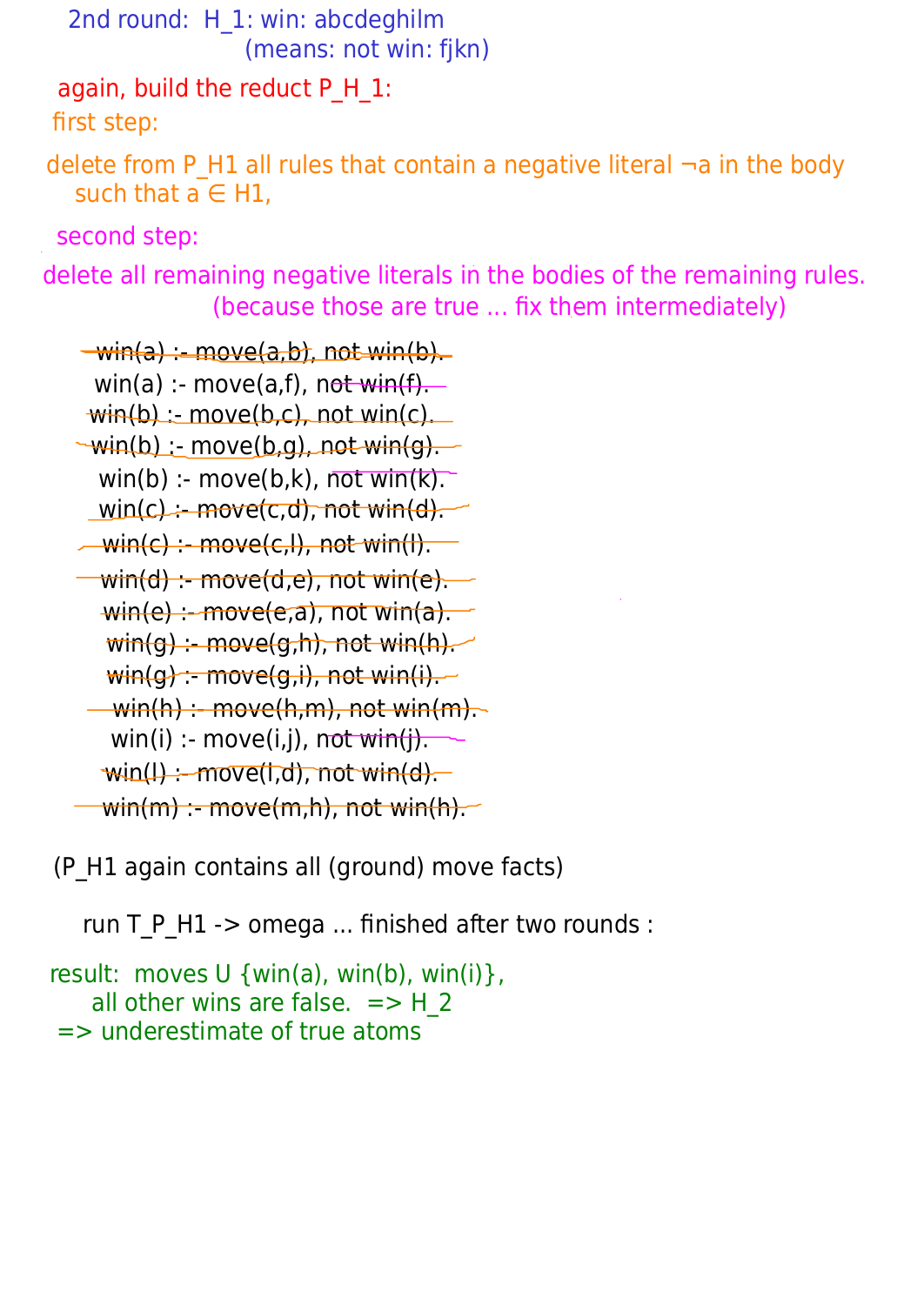```
3rd round: H 2 = {the moves} U {win(a), win(b), win(i)}
```
as befor, now build the reduct P H 2:

first step:

delete from P H2 all rules that contain a negative literal  $\neg$  a in the body such that  $a \in H2$ ,

second step:

delete all remaining negative literals in the bodies of the remaining rules. (because those are true ... fix them intermediately)

```
win(a) :- move(a,f), not win(f).
  win(b) :- move(b,k), not win(k).
  win(c) :- move(c,d), not win(d).
  win(c) :- move(c,l), not win(l).
  win(d) :- move(d,e), not win(e).
 -win(e) :- move(e,a), not win(a).
  win(g) :- move(g,h), not win(h).
\sim win(g) :- move(g,i), not win(i).
   win(h) :- move(h,m), n<del>ot win(m).</del>
   win(i) :- move(i,j), not win(i).
  win(I) :- move(l,d), not win(d).
  win(m) :- move(m,h), not win(h).
\overline{-win(a)} :- move(a,b), not win(b).
 win(b) :- move(b,c), not win(c).
 win(b) :- move(b,g), not win(g).
```
run T\_P\_H2 -> omega ... finished again after two rounds:

```
result: moves U {win: a,b,c,d,g,h,i,l,m}
   ... what is missing: not win: e, f, j, k, n 
=> overestimate of win, but some (more) are known to be definitively lost
```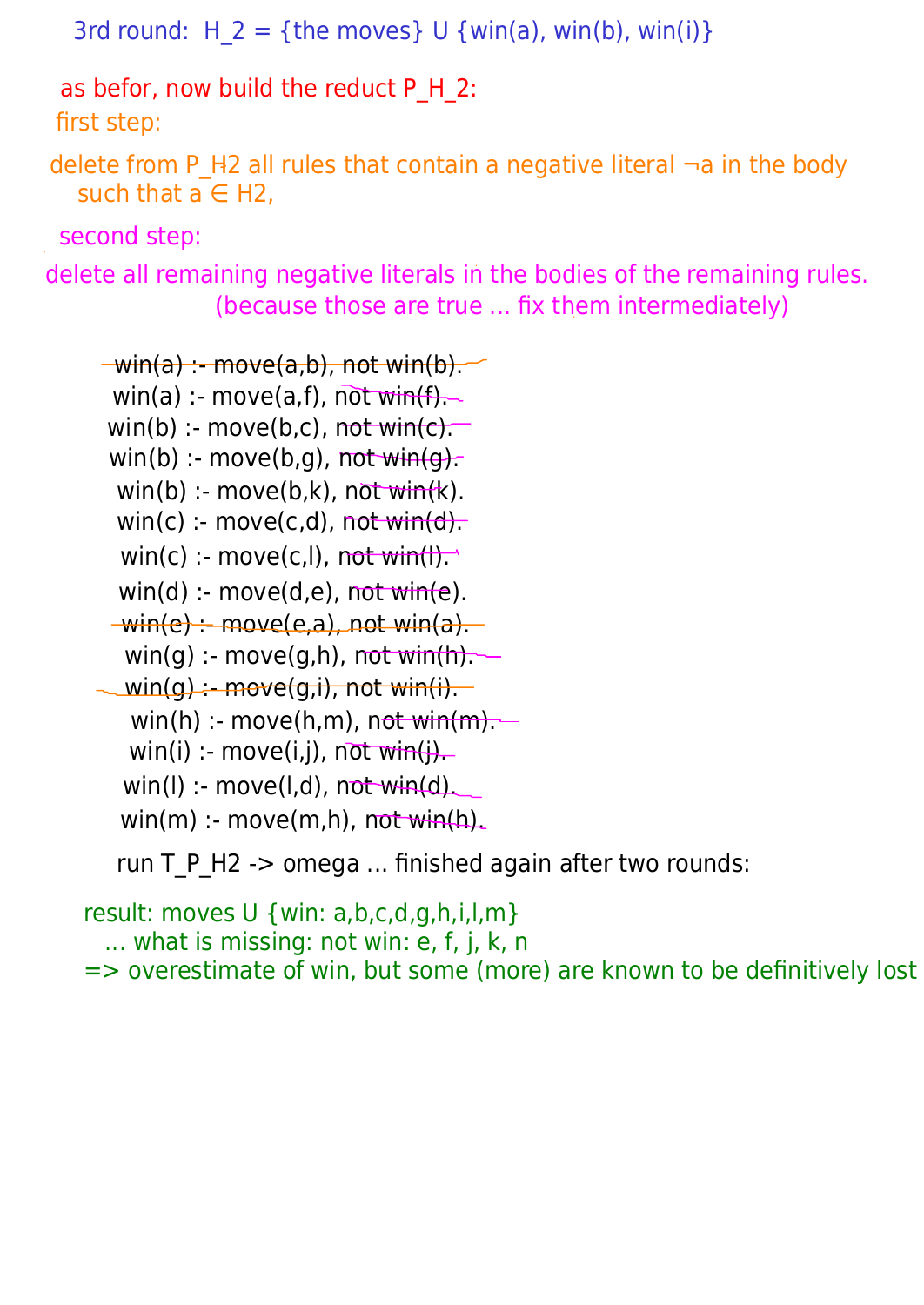